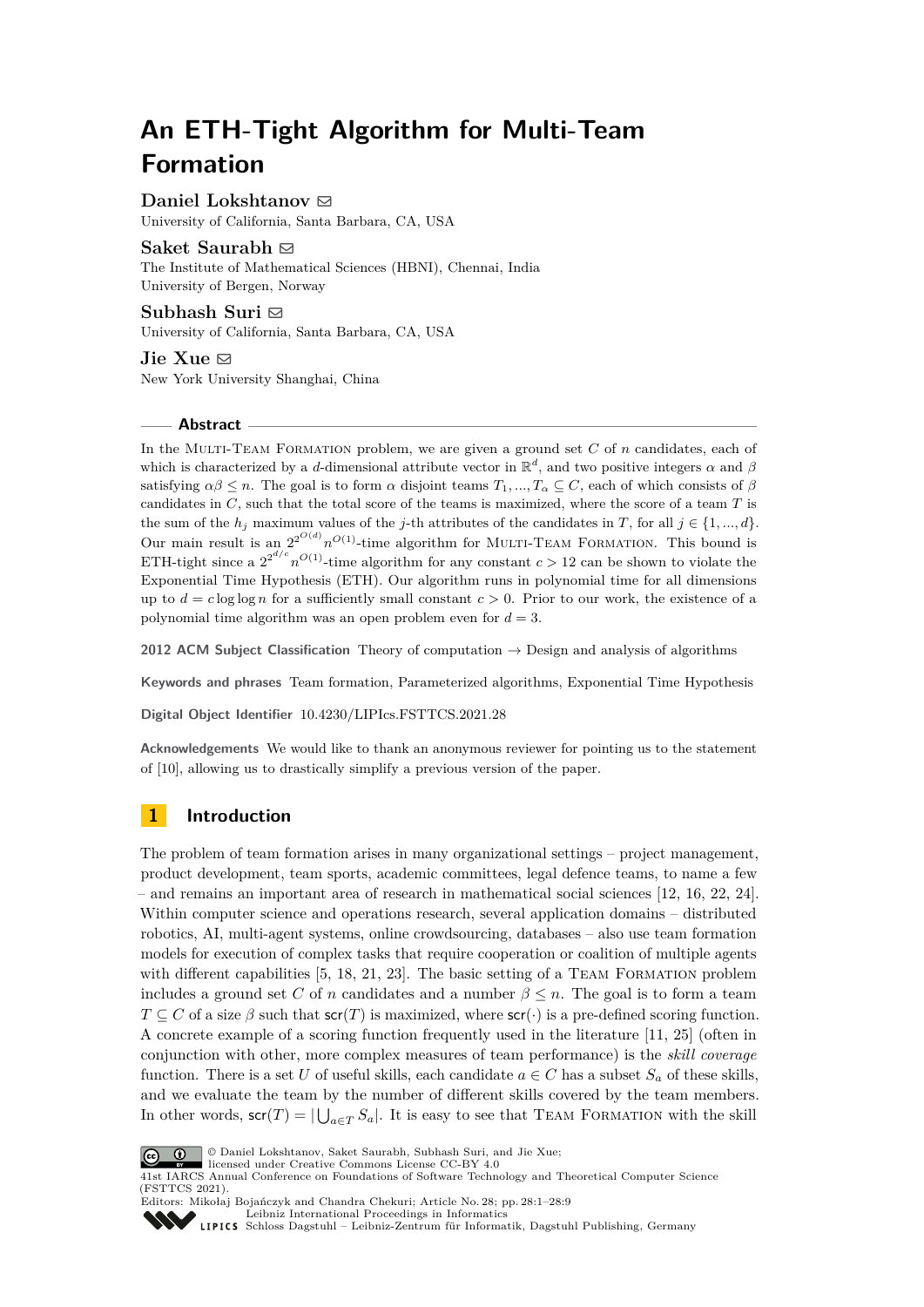coverage scoring function is equivalent to the-well studied Maximum Coverage problem, which is *NP*-complete [\[7\]](#page-7-6), admits a  $(1 - \frac{1}{e})$ -approximation algorithm [\[15\]](#page-7-7), and is *NP*-hard to approximate [\[4\]](#page-7-8) within any factor smaller than  $1 - \frac{1}{e}$ .

A natural generalization of Team Formation is the Multi-team Formation problem, where we want to form  $\alpha$  disjoint teams  $T_1, \ldots, T_\alpha \subseteq C$  each of size  $\beta$  that collectively maximize the total score  $\sum_{i=1}^{\alpha}$  scr(*T<sub>i</sub>*). This generalization is well-motivated in practice: in many applications, we want to form multiple teams from a common pool of candidates, where candidate can belong to at most one team. MULTI-TEAM FORMATION has some resemblance to the *coalition structure generation* problem in multi-agent systems and AI, where the goal is to partition a set of candidates into groups, called coalitions [\[19\]](#page-7-9). However, in these applications, the scoring function for evaluating a coalition is assumed to be an arbitrary black box function. As a result, the size of each team (coalition) is not explicitly specified but rather determined by the objective function of maximizing the total coalition structure value – e.g. if putting all the candidates into a single coalition maximizes the total value, then that is the optimal solution. In [\[14\]](#page-7-10), a dynamic programming algorithm is described for computing an optimal coalition structure in time  $O(3^n)$ . Unlike the (single) Team Formation problem, Multi-team Formation has not yet received much attention, and beyond the exponential bound of Michalak et al. [\[14\]](#page-7-10), no algorithmic result appears to be known for forming multiple teams except for the recent work of Schibler et al. [\[20\]](#page-7-11).

In this paper, we follow Schibler et al. [\[20\]](#page-7-11) and investigate MULTI-TEAM FORMATION with a fundamental scoring function, called *sum-of-maxima* scoring, to be defined below. A common model for characterizing a candidate is a multi-dimensional attribute vector in which each entry measures a certain performance of the candidate. For instance, in college admissions, such a vector may include scores of different standardized tests, grade point averages, etc. In project management, the categories may include various technical skills as well as non-technical attributes such as leadership qualities. Following Page's influential work on team performance [\[16\]](#page-7-2), it is generally acknowledged that simply adding up all the scores is a poor measure of team performance – instead, strength in multiple dimensions (skill diversity) is essential. When the candidates are characterized by attribute vectors, one natural scoring is to take the *best attribute* of the candidates in the team *T* in each dimension and set the score of *T* to be the sum of these best attributes. Kleinberg and Raghu [\[8\]](#page-7-12), in their work on team performance metrics and testing, suggested extending this further to sum-of-top-*h* scores in each dimension, for some  $h \leq \beta$ , ensuring both coverage of all the skills (dimensions) and robustness (no single point of failure). We allow a slightly more general scoring rule, where for each dimension *j*, a possibly different number  $h_j$  of top attributes are considered. We call this the *sum-of-maxima* scoring. Formally, each candidate  $a \in C$  is characterized by a *d*-dimensional attribute vector  $(\kappa_1(a), \ldots, \kappa_d(a)) \in \mathbb{R}^d$ . For a given vector  $\mathbf{h} = (h_1, \ldots, h_d) \in \mathbb{Z}_+^d$ , the sum-of-**h**-maxima scoring function is defined as

<span id="page-1-0"></span>
$$
\operatorname{som}_{\mathbf{h}}(T) = \sum_{j=1}^{d} \max^{h_j} \{ \kappa_j(a) : a \in T \},\tag{1}
$$

where the notation  $\max^{h_j} S$  denotes the sum of the largest  $h_j$  numbers in the *multiset S* of numbers (if  $|S| < h_j$ , then  $\max^{h_j} S$  is the sum of all numbers in *S*). It is easy to see that the sum-of-maxima scoring function generalizes skill coverage. In particular, the Maximum Coverage problem is a special case of Multi-team Formation where **h** is the vector of all 1's, all the candidate attributes are binary, and  $\alpha = 1$ .

In the rest of the paper, the MULTI-TEAM FORMATION problem we discuss is always with respect to sum-of-maxima scoring. Since Multi-team Formation generalizes Maximum Coverage, it is clearly *NP*-hard (when the dimension *d* is unbounded). Schibler et al. [\[20\]](#page-7-11)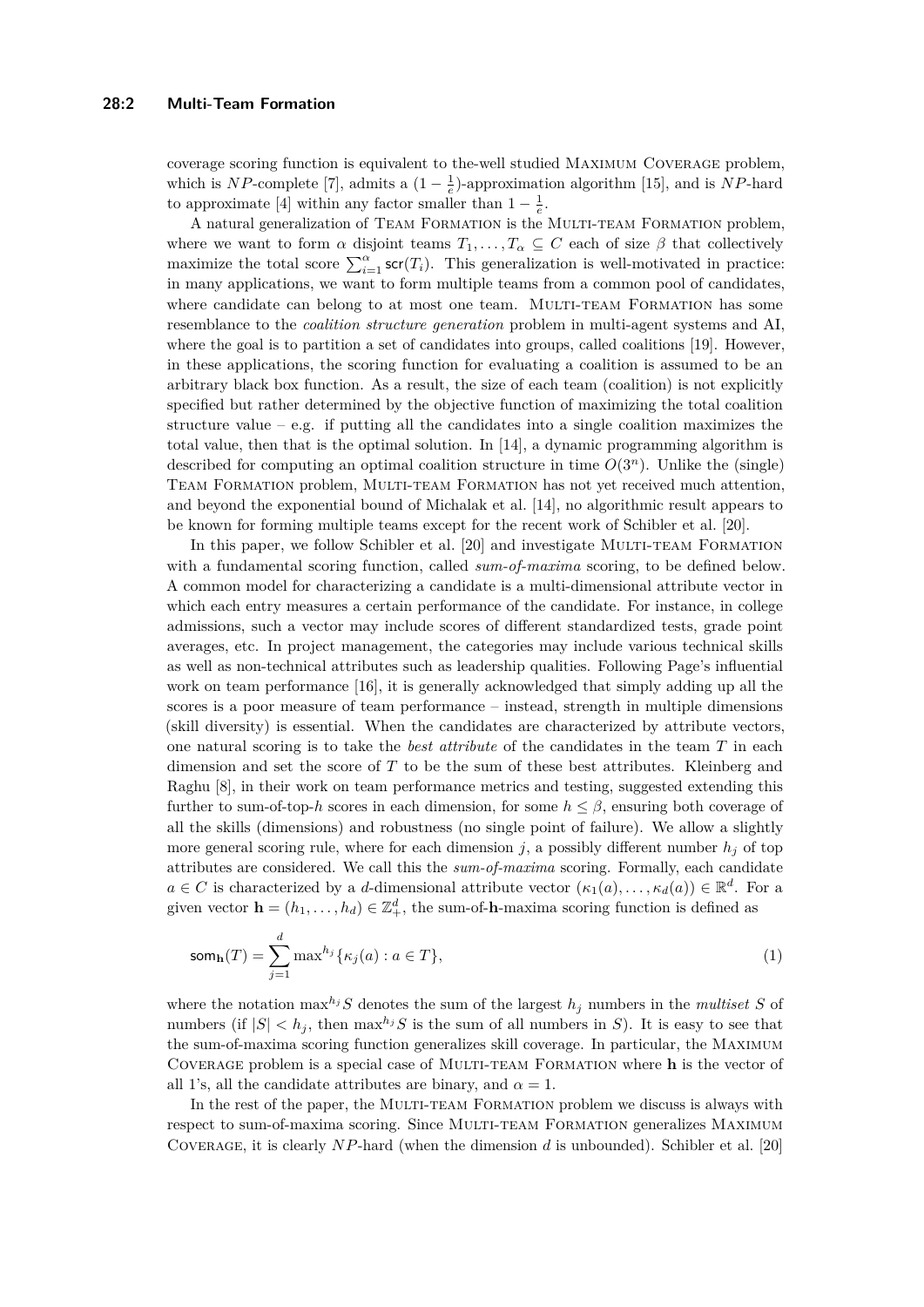proved that MULTI-TEAM FORMATION is  $NP$ -hard when  $d = \Theta(\log n)$ , even with binary attributes and team size  $\beta \geq 4$ . These hardness claims, however, depend on the rather unrealistic assumption that the dimension *d* of attribute vectors must be quite large – in most applications, the number of attributes (e.g., standardized test scores) is much more modest. Therefore, it is interesting to study the complexity of MULTI-TEAM FORMATION when *d* is small. Indeed, Schibler et al. [\[20\]](#page-7-11) gave a polynomial-time algorithm for the case of  $d = 2$  and leave as an open problem whether the problem is polynomial time solvable for any constant  $d > 3$ . Our main result is a new algorithm for MULTI-TEAM FORMATION, which runs in polynomial time for any  $d \leq c \cdot \log \log n$  where  $c > 0$  is a sufficiently small constant (and hence for any constant *d*). Specifically, we prove the following theorem.

# <span id="page-2-0"></span> $\blacktriangleright$  **Theorem 1.** *There exists a*  $2^{2^{O(d)}}n^{O(1)}$ -time algorithm for MULTI-TEAM FORMATION.

In the view of Parameterized Complexity, this is the first Fixed-Parameter Tractable (FPT) algorithm for Multi-team Formation parameterized by the dimension *d*. The analysis of the algorithm of Theorem [1](#page-2-0) involves a novel application of *Graver Bases*, a notion that has successfully been applied to yield fixed parameter tractability results for a number of problems in Mathematical Programming. To the best of our understanding, however, none of the existing state-of-the art results [\[3,](#page-7-13) [6,](#page-7-14) [9\]](#page-7-15) can be applied in a black box fashion to yield an FPT algorithm for MULTI-TEAM FORMATION parameterized by *d*. It remains an interesting research question to generalize Theorem [1](#page-2-0) to an FPT algorithm for solving a class of mathematical programs that is powerful enough to encompass Multi-team Formation.

The time complexity of our algorithm grows double exponentially with *d* and, under plausible complexity theoretic assumptions, it cannot be substantially improved. In particular, a fresh look at the *NP*-hardness reduction of Schibler et al. [\[20\]](#page-7-11) reveals that any algorithm that solves MULTI-TEAM FORMATION in  $2^{2^{d/c}} \cdot n^{O(1)}$  time for a sufficiently large constant *c* will violate the Exponential Time Hypothesis (ETH).

<span id="page-2-1"></span> $\blacktriangleright$  **Theorem 2.** The existence of a  $2^{2^{d/c}}n^{O(1)}$ -time algorithm for MULTI-TEAM FORMATION *with any constant c >* 12 *violates the Exponential Time Hypothesis (ETH).*

Therefore, our algorithm is ETH-tight, and adds MULTI-TEAM FORMATION to the small club of problems (together with Edge Clique Cover [\[2\]](#page-7-16) and Distinct Vectors [\[17\]](#page-7-17)) for which both a double exponential time algorithm and a double exponential time lower bound were known.

## **2 An ETH-tight algorithm**

In this section, we present our algorithm for MULTI-TEAM FORMATION in Theorem [1,](#page-2-0) and also prove Theorem [2](#page-2-1) (which is easy). We begin by introducing some basic notations. Let  $\mathbb{N}, \mathbb{Z}, \mathbb{Z}_+$ ,  $\mathbb{R}$  to denote the set of natural numbers (including 0), integers, positive integers, and real numbers, respectively. For two vectors **u**, **v** of the same dimension, we use  $\langle \mathbf{u}, \mathbf{v} \rangle$  to denote the inner product of **u**, **v**. For a number  $k \in \{0, \ldots, 2^d - 1\}$ , let  $\text{bin}(k)$  be the *d*-bit binary representation of k, which is a d-dimensional binary vector, and  $\sin(i/k)$  be the *j*-th entry of  $\text{bin}(k)$ , i.e., the *j*-th (highest) digit of the *d*-bit binary representation of *k*.

Recall that in MULTI-TEAM FORMATION, the input includes a set *C* of *n* candidates where each  $a \in C$  is characterized by a *d*-dimensional attribute vector  $\kappa(a) = (\kappa_1(a), \ldots, \kappa_d(a)) \in$  $\mathbb{R}^d$ , a vector  $\mathbf{h} = (h_1, \ldots, h_d) \in \mathbb{Z}_+^d$  used for defining the scoring function som<sub>h</sub>, and two integers  $\alpha, \beta > 0$  satisfying  $\alpha\beta \leq n$ . The goal is to form  $\alpha$  disjoint teams  $T_1, \ldots, T_\alpha \subseteq C$  of size  $\beta$  such that  $\sum_{i=1}^{\alpha}$  som<sub>h</sub>( $T_i$ ) is maximized. Without loss of generality, we may assume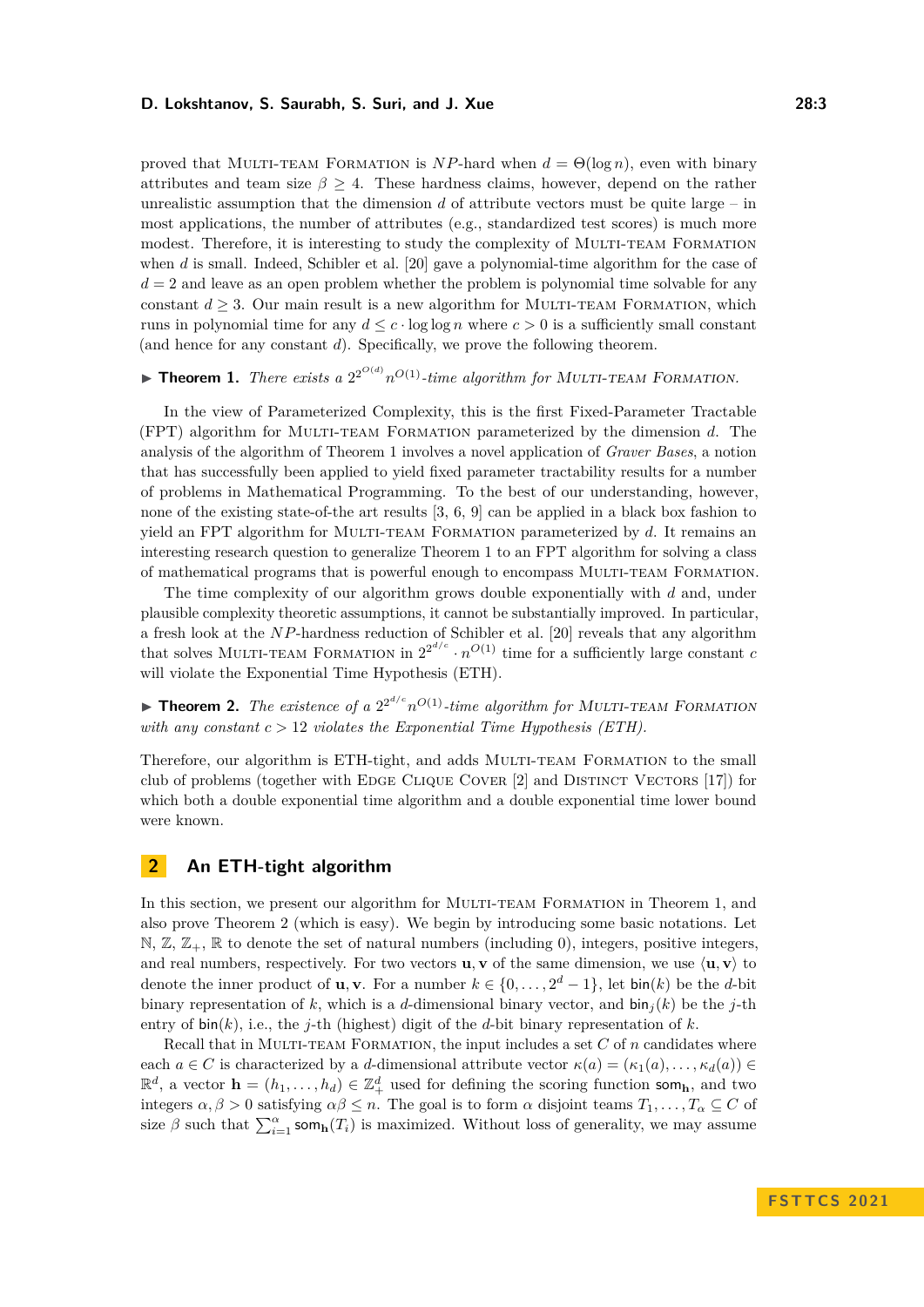that  $h_j \leq \beta$  for all  $j \in \{1, ..., d\}$ , because som<sub>h</sub>(*T*) remains unchanged for all  $T \subseteq C$  with  $|T| = \beta$  if we replace all  $h_j > \beta$  with  $\beta$ , as one can easily verified. Let opt denote the optimum of the input instance.

Consider a solution  $T_1, \ldots, T_\alpha \subseteq C$  of the problem. The total score of this solution,  $\sum_{i=1}^{\alpha}$  som<sub>h</sub>(*T*<sub>*i*</sub>), is the sum of some attributes  $\kappa_j(a)$  for  $a \in \bigcup_{i=1}^{\alpha} T_i$ . For each team  $T_i$ , each candidate  $a \in T_i$  contributes to the score som<sub>h</sub>( $T_i$ ) in a certain way. Specifically, for each dimension  $j \in \{1, \ldots, d\}$ , the candidate *a* is either among the top  $h_j$  candidates in  $T_i$  in that dimension, in which case it contributes  $\kappa_i(a)$ , or it is not, in which case it contributes 0<sup>[1](#page-3-0)</sup>. The information of how the *d* attributes of  $a \in T_i$  contribute to the score som<sub>h</sub>(*T<sub>i</sub>*) can be depicted by a number  $k \in \{0, \ldots, 2^d - 1\}$  (or equivalently, a *d*-bit binary string) where  $\sin_j(k) = 1$  if  $\kappa_j(a)$  contributes to  $\text{som}_h(T_i)$  and  $\sin_j(k) = 0$  if  $\kappa_j(a)$  does not contribute, for  $j \in \{1, \ldots, d\}$ . We call *k* the *type* of the candidate *a* in the solution  $T_1, \ldots, T_\alpha$ . Now every candidate in  $\bigcup_{i=1}^{\alpha} T_i$  has its type, which is a number in  $\{0, \ldots, 2^d - 1\}$ . For the unassigned candidates, i.e., the candidates in  $C \setminus \bigcup_{i=1}^{\alpha} T_i$ , we simply say their type is  $\Box$  (in the solution  $T_1, \ldots, T_\alpha$ ). In this way, we give every candidate in *C* a type in the solution, which is an element in  $\Gamma = \{0, \ldots, 2^d - 1\} \cup \{\Box\}$ . We then define the *type assignment* (or *assignment* for short) of the solution  $T_1, \ldots, T_\alpha$  as the function  $\pi : C \to \Gamma$  that maps each candidate to its type in the solution.

We consider the following question: for a solution  $T_1, \ldots, T_\alpha \subseteq C$ , if we were only given its type assignment  $\pi: C \to \Gamma$  without the original teams  $T_1, \ldots, T_\alpha$ , how much information about  $T_1, \ldots, T_\alpha$  can we recover from  $\pi$ ? Observe first that we *can* easily recover the total score  $\sum_{i=1}^{\alpha}$  som<sub>h</sub>(*T*<sub>*i*</sub>) of the solution, simply because the types of the candidates record how their attributes contribute to the total score. Specifically, if we define

<span id="page-3-1"></span>
$$
\mathsf{scr}(\pi) = \sum_{a \in C, \ \pi(a) \neq \Box} \langle \mathsf{bin}(\pi(a)), \kappa(a) \rangle = \sum_{a \in C, \ \pi(a) \neq \Box} \left( \sum_{j=1}^d \mathsf{bin}_j(\pi(a)) \cdot \kappa_j(a) \right),\tag{2}
$$

which we call the *score* of  $\pi$ , then it is clear that  $\sum_{i=1}^{\alpha}$  som<sub>h</sub>( $T_i$ ) = scr( $\pi$ ). At the same time, however, we *cannot* recover the teams  $T_1, \ldots, T_\alpha$  from  $\pi$ , because it can happen that different solutions share the same type assignment (for example, there are situations where two candidates with the same attributes, but in different teams, could be swapped without changing their type, leading to a different solution with the same type assignment).

We say a solution  $T_1, \ldots, T_\alpha \subseteq C$  *realizes* a type assignment function  $\pi : C \to \Gamma$  if  $\pi$  is the type assignment of  $T_1, \ldots, T_\alpha$ . Thus, for a type assignment function  $\pi : C \to \Gamma$ , there could be zero, one, or more solutions that realize it, and all such solutions have the same total score. We say  $\pi$  is *realizable* if there exists at least one solution that realizes  $\pi$ . What we want is essentially a realizable  $\pi : C \to \Gamma$  that maximizes  $\mathsf{scr}(\pi)$ .

Note that there are too many (type assignment) functions  $\pi: C \to \Gamma$  to go over all of them; indeed, the number of such functions is  $(2^d + 1)^n$ . Furthermore, it turns out to be difficult to check whether a given  $\pi$  is realizable, and even if we know  $\pi$  is realizable, it is not clear how to find a witness solution  $T_1, \ldots, T_\alpha \subseteq C$  that realizes  $\pi$ . For this reason, our algorithm does not work on type assignment functions directly. Instead, we only guess some distinguishing features of the type assignment of an optimal solution. Perhaps the most natural distinguishing feature is "how many candidates are there of each type". We

<span id="page-3-0"></span><sup>&</sup>lt;sup>1</sup> Here we assume that the "sum-of-top- $h_j$ " function max<sup> $h_j$ </sup> in Equation [1](#page-1-0) breaks ties in a certain way (e.g., take the attributes of the candidates with smaller indices first, etc.) so that the contributing attributes of each candidate in the team is uniquely defined.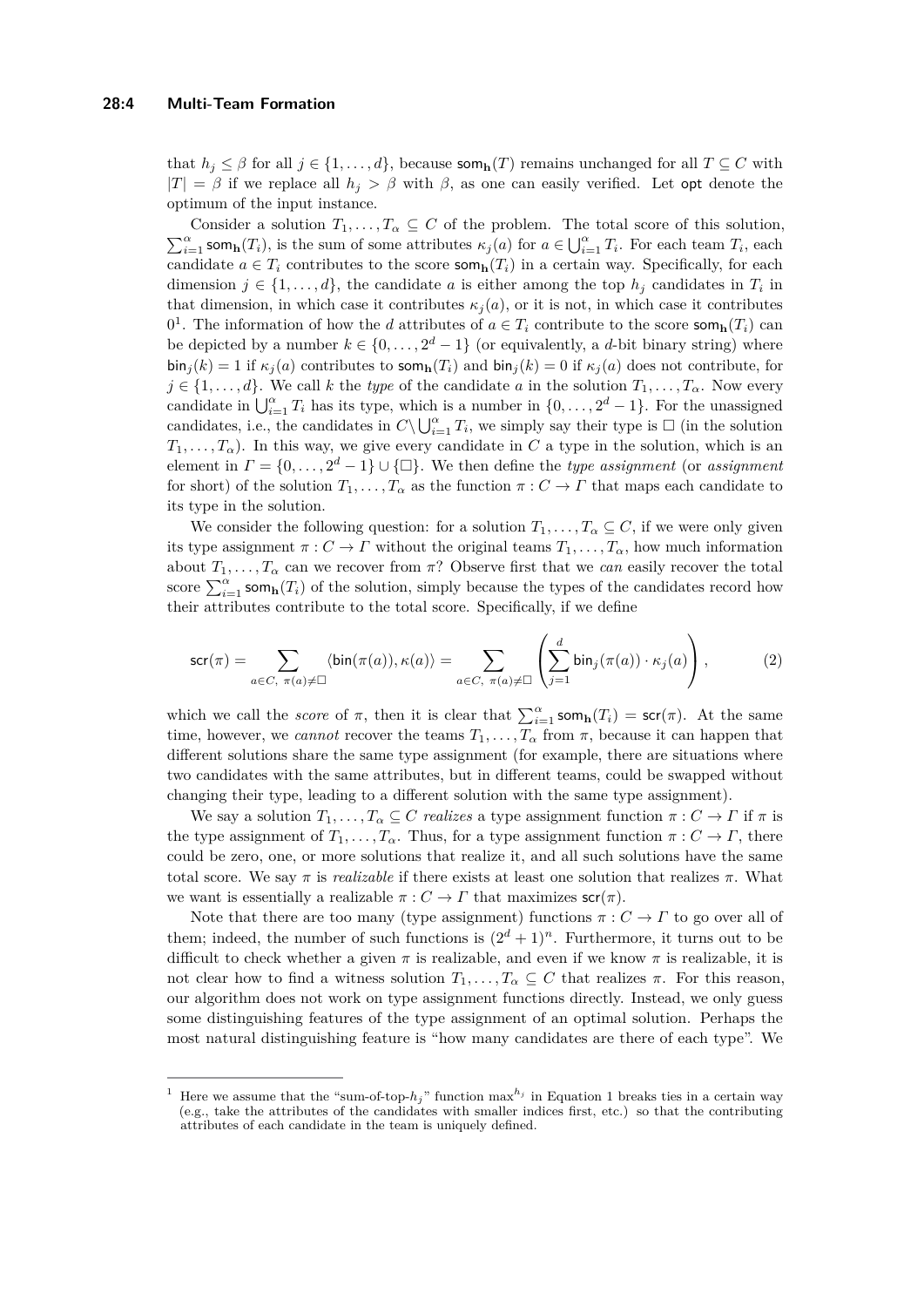formalize this as follows. The *configuration* of a function  $\pi: C \to \Gamma$  is a  $2^d$ -dimensional vector conf $(\pi) = (c_0, \ldots, c_{2^d-1}) \in \mathbb{N}^{2^d}$  where  $c_k = |\pi^{-1}(\{k\})|$  for  $k \in \{0, \ldots, 2^d-1\}$ . In other words, the *k*-th entry  $c_k$  of the vector conf( $\pi$ ) records the number of candidates assigned to type  $k$  by  $\pi$ .

Clearly, not every vector in  $\mathbb{N}^{2^d}$  can be the configuration of some realizable function. Next, we establish a simple *necessary* (but not sufficient) condition for a vector to be the configuration of some realizable function. Suppose  $\mathbf{c} = (c_0, \ldots, c_{2^d-1})$  is the configuration of a realization function  $\pi: C \to \Gamma$  and let  $T_1, \ldots, T_\alpha \subseteq C$  be the solution that realizes  $\pi$ , i.e., *π* is the type assignment of  $T_1, \ldots, T_\alpha$ . For  $i \in \{1, \ldots, \alpha\}$  and  $k \in \{0, \ldots, 2^d - 1\}$ , let  $v_{i,k}$ be the number of candidates in  $T_i$  which are mapped to *k* by  $\pi$ , i.e.,  $v_{i,k} = |\pi^{-1}(\{k\}) \cap T_i|$ . Since  $\pi$  maps all candidates in  $C \setminus (\bigcup_{i=1}^{\alpha} T_i)$  to  $\Box$ , we have  $c_k = |\pi^{-1}(\{k\})| = \sum_{i=1}^{\alpha} v_{i,k}$  for all  $k \in \{0, \ldots, 2^d - 1\}$  and hence  $\mathbf{c} = \sum_{i=1}^{\alpha} \mathbf{v}_i$  where  $\mathbf{v}_i = (v_{i,0}, \ldots, v_{i,2^d-1})$ . Now what are the conditions that each **v**<sub>*i*</sub> has to satisfy? First, since  $|T_i| = \beta$  and  $\pi$  maps all candidates in  $T_i$ to  $\{0, \ldots, 2^d - 1\}$ , the sum of all entries of  $\mathbf{v}_i$  is equal to  $\beta$ , i.e.,  $\sum_{k=0}^{2^d-1} v_{i,k} = \beta$ . Second, for each  $j \in \{1, \ldots, d\}$ , the number of candidates in  $T_i$  which contribute in the *j*-th dimension is precisely  $h_i$ , and thus the sum of the entries of  $\mathbf{v}_i$  corresponding to types k which contribute in the *j*-th dimension, i.e.,  $\sin_j(k) = 1$ , is equal to  $h_j$ , i.e.,  $\sum_{k=0}^{2^d-1} v_{i,k} \cdot \sin_j(k) = h_j$ . To summarize, in order to be the configuration of some realizable function, a vector **c** must be the sum of  $\alpha$  vectors each of which satisfies the above two conditions. This is exactly the necessary condition we want. Formally, we give the following definition.

▶ **Definition 3** (legal vectors). *A vector*  $\mathbf{v} = (v_0, \ldots, v_{2^d-1}) \in \mathbb{N}^{2^d}$  *is*  $(\beta, \mathbf{h})$ *-legal (or simply* **legal** when  $\beta$  and **h** are all clear from the context) if  $\sum_{k=0}^{2^d-1} v_k = \beta$  and  $\sum_{k=0}^{2^d-1} v_k \cdot \text{bin}_j(k) = h_j$ *for all*  $j \in \{1, ..., d\}$ *.* 

<span id="page-4-0"></span>**► Fact 4.** *If*  $\pi$  : *C* → *Γ is realizable, then* conf( $\pi$ ) *is the sum of*  $\alpha$  *legal vectors.* 

Note that the converse of the above fact is not true, i.e., it is possible that  $\text{conf}(\pi)$  is the sum of  $\alpha$  legal vectors but  $\pi$  is not the type assignment of any solution. However, we have the following nice property.

<span id="page-4-1"></span> $\blacktriangleright$  **Lemma 5.** *If*  $\pi$  :  $C \to \Gamma$  *is a function such that* conf( $\pi$ ) *is the sum of*  $\alpha$  *legal vectors, then* scr( $\pi$ )  $\le$  opt. Furthermore, given  $\pi$  and a decomposition conf( $\pi$ ) =  $\sum_{i=1}^{\alpha}$  **v**<sub>*i*</sub> *into legal vectors, one can compute in*  $O(n+2^d)$  *time a solution*  $T_1, \ldots, T_\alpha \subseteq C$  *of the problem such*  $that$  scr $(\pi) \leq \sum_{i=1}^{\alpha}$  som $_{h}(T_{i})$ *.* 

**Proof.** Suppose  $\text{conf}(\pi) = (c_0, \ldots, c_{2^d-1}) = \sum_{i=1}^{\alpha} \mathbf{v}_i$ , where each  $\mathbf{v}_i = (v_{i,0}, \ldots, v_{i,2^d-1})$ is a legal vector. For  $k \in \{0, \ldots, 2^d - 1\}$ , we arbitrarily partition the  $c_k$  candidates in  $\pi^{-1}(\{k\})$  into *α* groups  $G_{1,k}, \ldots, G_{\alpha,k}$  such that  $|G_{i,k}| = v_{i,k}$ ; this is possible because  $c_k = \sum_{i=1}^{\alpha} v_{i,k}$ . We then define  $T_i = \bigcup_{k=0}^{2^d-1} G_{i,k}$  for  $i \in \{1, \ldots, \alpha\}$ . It is clear that  $T_1, \ldots, T_{\alpha}$ are disjoint subsets of *C* with size  $\beta$ . Therefore,  $\sum_{i=1}^{\alpha}$  som<sub>h</sub> $(T_i) \leq$  opt. It suffices to show scr( $\pi$ )  $\leq \sum_{i=1}^{\alpha}$  som<sub>h</sub>( $T_i$ ). Note that  $\pi(a) \in \{0, \ldots, 2^d - 1\}$  for all  $a \in \bigcup_{i=1}^{\alpha} T_i$  and  $\pi(a) = \Box$  for all  $a \in C \setminus (\bigcup_{i=1}^{\alpha} T_i)$ . So we have  $\mathsf{scr}(\pi) = \sum_{i=1}^{\alpha} \sum_{a \in T_i} \sum_{j=1}^d \mathsf{bin}_j(\pi(a)) \cdot \kappa_j(a)$ . Equivalently,  $\text{scr}(\pi) = \sum_{i=1}^{\alpha} \sum_{j=1}^{d} \sum_{a \in T_{i,j}} \kappa_j(a)$ , where  $T_{i,j} = \{a \in T_i : \text{bin}_j(\pi(a)) = 1\}.$ Since  $\mathbf{v}_1, \ldots, \mathbf{v}_\alpha$  are  $(\beta, \mathbf{h})$ -legal, we have  $|T_{i,j}| = h_j$  for all  $i \in \{1, \ldots, \alpha\}$  and  $j \in \{1, \ldots, d\}$ . Thus,  $\sum_{a \in T_{i,j}} \kappa_j(a) \le \max^{h_j} {\kappa_j(a) : a \in T_i}$  (recall that  $\max^{h_j} S$  denotes the sum of the largest  $h_j$  numbers in the multiset  $S$ ). It follows that

$$
\mathsf{scr}(\pi) = \sum_{i=1}^{\alpha} \sum_{j=1}^{d} \sum_{a \in T_{i,j}} \kappa_j(a) \le \sum_{i=1}^{\alpha} \sum_{j=1}^{d} \max^{h_j} \{ \kappa_j(a) : a \in T_i \} = \sum_{i=1}^{\alpha} \mathsf{som}_{\mathbf{h}}(T_i).
$$

Therefore,  $\mathsf{scr}(\pi) \leq \mathsf{opt}$ . If we are given  $\pi$  and the legal vectors  $\mathbf{v}_1, \dots, \mathbf{v}_\alpha$ , then the teams  $T_1, \ldots, T_\alpha$  can clearly be constructed in  $O(n + 2^d)$  time.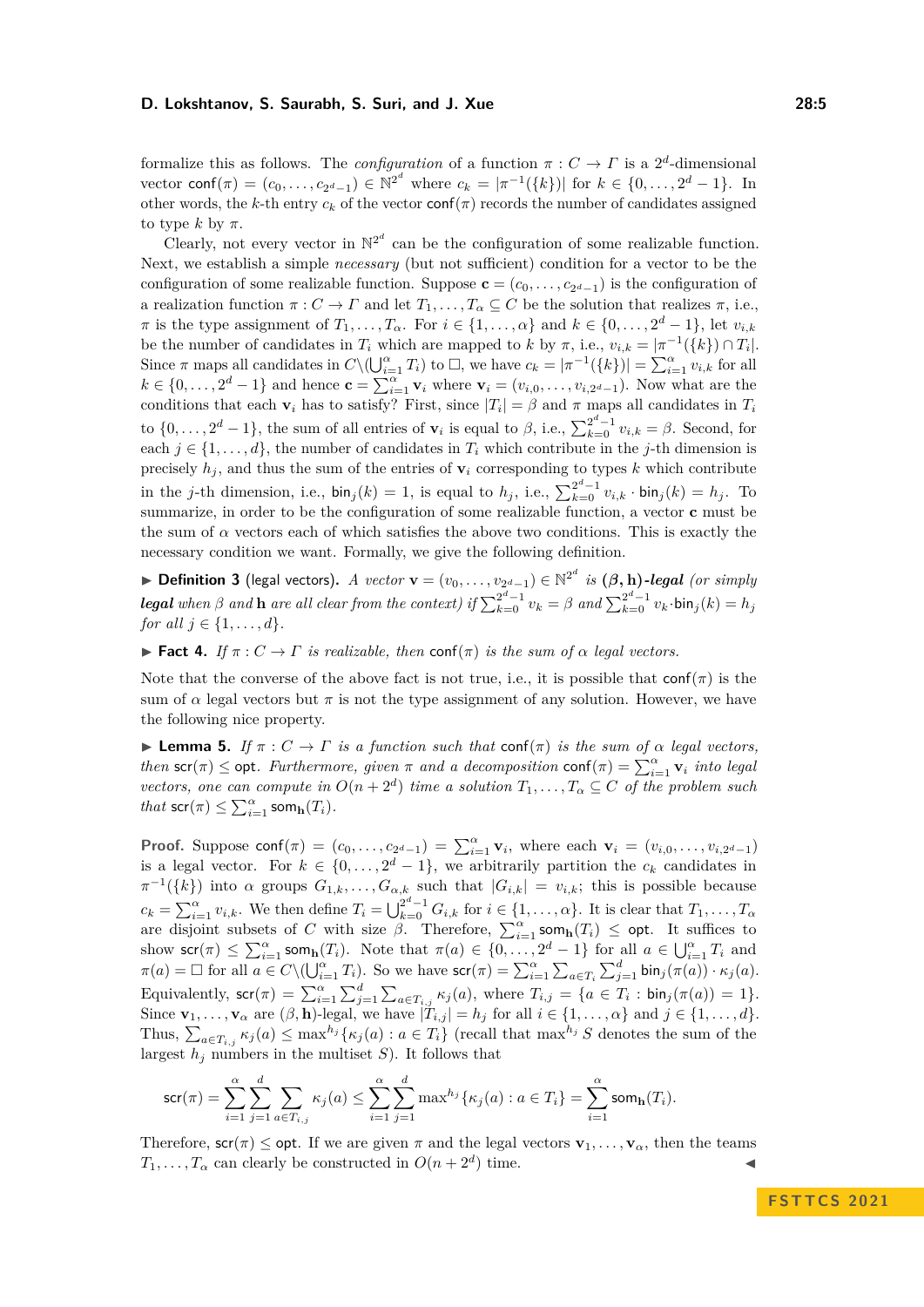#### **28:6 Multi-Team Formation**

With the above lemma in hand, it now suffices to compute a function  $\pi^*: C \to \Gamma$  with the maximum scr( $\pi^*$ ) such that conf( $\pi^*$ ) is the sum of  $\alpha$  legal vectors and a decomposition conf( $\pi^*$ ) =  $\sum_{i=1}^{\alpha}$  **v**<sub>*i*</sub> into legal vectors. Indeed, once we have the function  $\pi^*$  and the decomposition conf $(\pi^*) = \sum_{i=1}^{\alpha} \mathbf{v}_i$ , we can apply the above lemma to obtain a solution  $T_1^*, \ldots, T_\alpha^* \subseteq C$  satisfying  $\mathsf{scr}(\pi^*) \le \sum_{i=1}^\alpha \mathsf{som}_{\mathbf{h}}(T_i^*)$ . Note that Fact [4](#page-4-0) guarantees  $\mathsf{scr}(\pi^*) \ge$ opt, which implies  $\sum_{i=1}^{\alpha}$  som<sub>h</sub> $(T_i^*)$   $\geq$  opt, i.e.,  $T_1^*, \ldots, T_{\alpha}^*$  is an optimal solution.

Next, we show how to compute the function  $\pi^*$  and the decomposition efficiently. To this end, we formulate the problem as an integer linear programming (ILP) instance. For each candidate  $a \in C$ , we define  $2^d + 1$  variables  $u_0(a), \ldots, u_{2^d-1}(a), u_{\Box}(a)$ . These variables are used to encode the information of  $\pi^*$ . Specifically, the variable  $u_k(a)$  will indicate whether  $\pi^*(a) = k$ :  $u_k(a) = 1$  if  $\pi^*(a) = k$  and  $u_k(a) = 0$  if  $\pi^*(a) \neq k$ . Therefore, the values of these variables are in  $\{0, 1\}$  and must satisfy the constraints  $\sum_{k \in \Gamma} u_k(a) = 1$  for all  $a \in C$ . Our objective function, which is  $\mathsf{scr}(\pi^*)$ , can be expressed as  $\sum_{a \in C} \sum_{k=0}^{2^d-1} u_k(a) \cdot \langle \mathsf{bin}(k), \kappa(a) \rangle$ , according to the formula of Equation [2.](#page-3-1) In addition, we need variables and constraints to guarantee that conf( $\pi^*$ ) is the sum of  $\alpha$  legal vectors. Note that conf( $\pi^*$ ) can be expressed as  $\sum_{a \in C} \mathbf{u}(a)$ , where  $\mathbf{u}(a) = (u_0(a), \dots, u_{2^d-1}(a))$ . We introduce variables  $v_{i,0}, \dots, v_{i,2^d-1}$ for all  $i \in \{1, \ldots, \alpha\}$ . Each vector  $\mathbf{v}_i = (v_{i,0}, \ldots, v_{i,2^d-1})$  is supposed to be a legal vector. So we include the constraints  $\sum_{k=0}^{2^d-1} v_{i,k} = \beta$  and  $\sum_{k=0}^{2^d-1} v_{i,k} \cdot \text{bin}_j(k) = h_j$  for all  $j \in \{1, \ldots, d\}$ . Finally, we need to constraint  $\sum_{a \in C} \mathbf{u}(a) = \sum_{i=1}^{\alpha} \mathbf{v}_i$  to ensure that conf( $\pi^*$ ) is the sum of  $\mathbf{v}_1, \ldots, \mathbf{v}_\alpha$ . In sum, our ILP instance is

<span id="page-5-0"></span>
$$
\max \sum_{a \in C} \sum_{k=0}^{2^{d}-1} u_k(a) \cdot \langle \text{bin}(k), \kappa(a) \rangle
$$
  
s.t. 
$$
\sum_{k \in \Gamma} u_k(a) = 1 \text{ for all } a \in C,
$$

$$
\sum_{k=0}^{2^{d}-1} v_{i,k} = \beta \text{ for all } i \in \{1, ..., \alpha\},
$$

$$
\sum_{k=0}^{2^{d}-1} v_{i,k} \cdot \text{bin}_j(k) = h_j \text{ for all } i \in \{1, ..., \alpha\} \text{ and } j \in \{1, ..., d\},
$$

$$
\sum_{a \in C} \mathbf{u}(a) = \sum_{i=1}^{\alpha} \mathbf{v}_i,
$$

$$
\mathbf{0} \leq \mathbf{u}(a) \leq \mathbf{1} \text{ for all } a \in C \text{ and } \mathbf{v}_i \geq \mathbf{0} \text{ for all } i \in \{1, ..., \alpha\}.
$$

$$
(3)
$$

The above ILP instance has  $(2^d + 1)n + 2^d\alpha$  variables, thus we cannot apply any general ILP solver to solve it in time polynomial in *n*. Fortunately, this ILP instance has some nice structural property which we can exploit. In order to describe the property, we need to first introduce the notion of *N*-fold ILP. In an *N*-fold ILP instance, the linear constraints on the variable vector **x** can be represented as  $\mathbf{x}_{\text{low}} \leq \mathbf{x} \leq \mathbf{x}_{\text{high}}$  and  $A\mathbf{x} = \mathbf{b}$  where

<span id="page-5-1"></span>
$$
A = \begin{pmatrix} M_1 & M_2 & \cdots & M_N \\ M'_1 & \mathbf{0} & \cdots & \mathbf{0} \\ \mathbf{0} & M'_2 & \cdots & \mathbf{0} \\ \vdots & \vdots & \ddots & \vdots \\ \mathbf{0} & \mathbf{0} & \cdots & M'_N \end{pmatrix} .
$$
 (4)

Let *r* be the maximum number of rows of the matrices  $M_1, \ldots, M_N$  and  $M'_1, \ldots, M'_N$ , and *t* be the maximum number of columns of the matrices  $M'_1, \ldots, M'_N$ . It was shown in [\[10\]](#page-7-0) that the *N*-fold ILP instance can be solved in  $\Delta^{O(r^3)}(Nt)^{O(1)}$  time, where  $\Delta = \max\{2, ||A||_{\infty}\}.$ 

We observe that our ILP instance in Equation [3](#page-5-0) is in fact an *N*-fold ILP instance with  $N = n + \alpha$ ,  $r = 2^d$ ,  $t = 2^d + 1$ , and  $\Delta = 2$ . To this end, we classify our variables into  $n + \alpha$ groups. For each  $a \in C$ , we have a group  $G_a = \{u_k(a) : k \in \Gamma\}$  of  $2^d + 1$  variables. For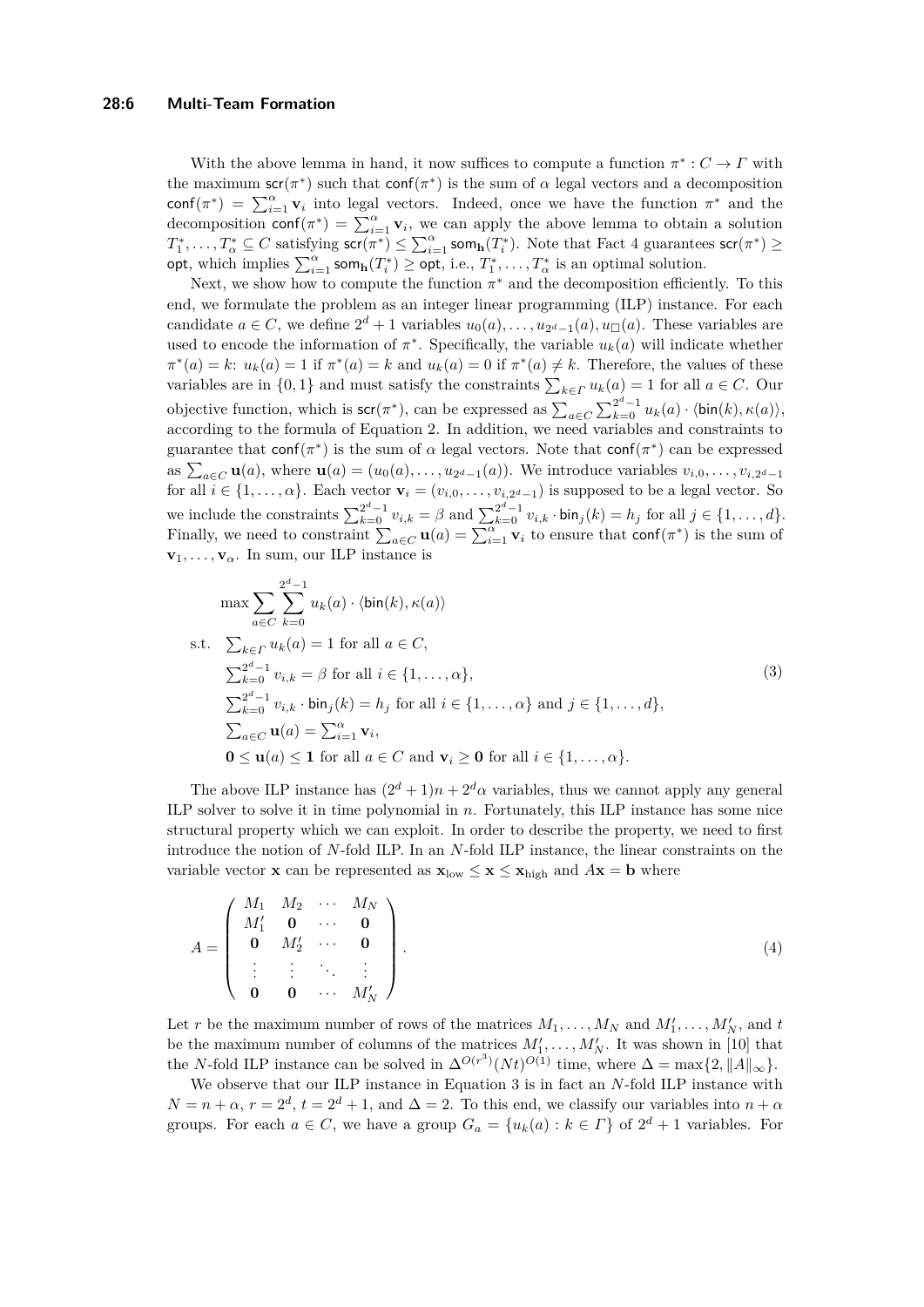each  $i \in \{1, \ldots, \alpha\}$ , we have a group  $G'_{i} = \{v_{i,0}, \ldots, v_{i,2^{d}-1}\}$  of  $2^{d}$  variables. We obtain our variable vector **x** by permuting all  $(2^d + 1)n + 2^d\alpha$  variables such that the variables in each group are consecutive in the permutation. Now notice that the constraint  $\sum_{k \in \Gamma} u_k(a) = 1$  is only for the variables in  $G_a$ , while the constraints  $\sum_{k=0}^{2^d-1} v_{i,k} = \beta$  and  $\sum_{k=0}^{2^d-1} v_{i,k}$  ·bin $j(k) = h_j$ for  $j \in \{1, \ldots, d\}$  are only for the variables in  $G'_{i}$ . We call these constraints *local constraints*. Local constraints can be realized using the  $M'$ -matrices in Equation [4;](#page-5-1) the number of rows of these matrices is at most  $d+1$  because we have one local constraint for each group  $G_a$  and  $d+1$  local constraints for each group  $G'_{i}$ , and the number of columns of these matrices is at most  $2^d + 1$  because each group has at most  $2^d + 1$  variables. Finally, we have the "global" constraints  $\sum_{a \in C} \mathbf{u}(a) = \sum_{i=1}^{\alpha} \mathbf{v}_i$ . Since the dimension of the vectors  $\mathbf{u}(a)$  and  $\mathbf{v}_i$  is  $2^d$ , the global constraints can be expressed as  $M\mathbf{x} = \mathbf{0}$  for some  $2^d$ -row matrix *M*, which can be in turn realized using matrices  $M_1, \ldots, M_N$  in Equation [4.](#page-5-1) To summarize, the constraints of our ILP instance of Equation [3](#page-5-0) can be written as  $A\mathbf{x} = \mathbf{b}$ , where A is of the form of Equation [4](#page-5-1) in which  $N = n + \alpha$  and the maximum number of rows (resp., columns) of the matrices  $M_1, \ldots, M_N, M'_1, \ldots, M'_N$  is  $2^d$  (resp.,  $2^d + 1$ ). Also, as one can easily verified, the entries of *A* are all in  $\{-1,0,1\}$ , which implies  $||A||_{\infty} \leq 1$  and  $\Delta = 2$ . Therefore, applying the algorithm of [\[10\]](#page-7-0) solves our ILP instance in  $2^{2^{O(d)}}n^{O(1)}$  time.

After solving the ILP instance of Equation [3,](#page-5-0) we obtain the desired function  $\pi^*: C \to I$ by setting  $\pi^*(a)$  to be the (unique) element  $k \in \Gamma$  satisfying  $u_k(a) = 1$ , and a decomposition conf $(\pi^*)$  =  $\sum_{i=1}^{\alpha}$  **v**<sub>*i*</sub> into legal vectors. As argued before, we can then use Lemma [5](#page-4-1) to compute an optimal solution for the problem in  $O(n)$  time. The overall running time of our algorithm is  $2^{2^{O(d)}} n^{O(1)}$ . This proves Theorem [1,](#page-2-0) which we restate below.

# $\blacktriangleright$  **Theorem 1.** *There exists a*  $2^{2^{O(d)}}n^{O(1)}$ -time algorithm for MULTI-TEAM FORMATION.

Although the running time of our algorithm depends double exponentially on *d*, it is ETH-tight and hence unlikely to be substantially improved. The lower bound follows readily from the reduction in [\[20\]](#page-7-11) and the ETH lower bound in [\[1\]](#page-7-18) for 3-dimensional Matching.

 $\triangleright$  **Theorem 2.** The existence of a  $2^{2^{d/c}}n^{O(1)}$ -time algorithm for MULTI-TEAM FORMATION *with any constant c >* 12 *violates the Exponential Time Hypothesis (ETH).*

**Proof.** Let *c >* 12 be a constant. Schibler et al. [\[20\]](#page-7-11) described a polynomial-time reduction from 3-DIMENSIONAL MATCHING to MULTI-TEAM FORMATION with  $n = O(m)$  and  $d =$  $12 \log m + O(1)$ , where *m* is the size of the 3-DIMENSIONAL MATCHING instance. Therefore, a  $2^{2^{d/c}} n^{O(1)}$ -time algorithm for MULTI-TEAM FORMATION implies a  $2^{m^{12/c}} m^{O(1)}$ -time algorithm for 3-DIMENSIONAL MATCHING. However, it was shown in  $[1]$  that any algorithm with running  $\sum_{n=1}^{\infty}$  for 3-DIMENSIONAL MATCHING violates the ETH.

# **3 Conclusion and future work**

In this paper, we considered MULTI-TEAM FORMATION under the natural sum-of-maxima scoring rule, and presented an algorithm that runs in  $2^{2^{O(d)}} \cdot n^{O(1)}$  time, which is ETH-tight since a  $2^{2^{d/c}} \cdot n^{O(1)}$ -time algorithm, for any constant  $c > 12$ , would violate the ETH.

A direction for future work is approximation algorithms for MULTI-TEAM FORMATION. Exploiting the submodularity of the sum-of-maxima scoring function, one can easily formulate MULTI-TEAM FORMATION as a submodular maximization problem with two matroid constraints, which leads to a polynomial-time  $(0.5 - \varepsilon)$ -approximation algorithm for any constant  $\varepsilon > 0$  using the algorithm of [\[13\]](#page-7-19). Whether one can achieve a better approximation in polynomial time is an interesting open question to be studied.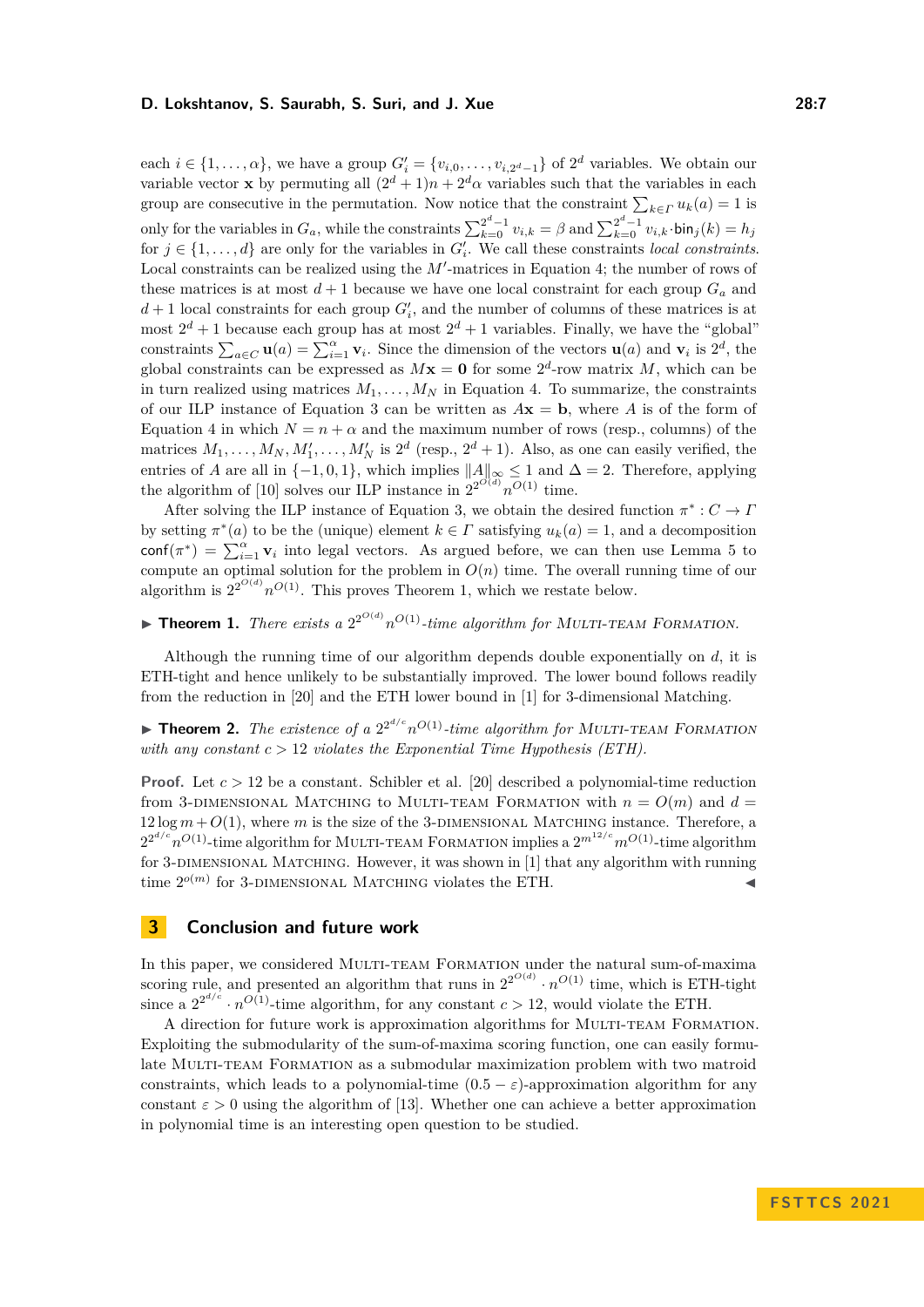#### **References**

- <span id="page-7-18"></span>**1** Nikhil Bansal, Tim Oosterwijk, Tjark Vredeveld, and Ruben Van Der Zwaan. Approximating vector scheduling: almost matching upper and lower bounds. *Algorithmica*, 76(4):1077–1096, 2016.
- <span id="page-7-16"></span>**2** Marek Cygan, Marcin Pilipczuk, and Michal Pilipczuk. Known algorithms for edge clique cover are probably optimal. *SIAM J. Comput.*, 45(1):67–83, 2016.
- <span id="page-7-13"></span>**3** Friedrich Eisenbrand, Christoph Hunkenschröder, Kim-Manuel Klein, Martin Kouteck`y, Asaf Levin, and Shmuel Onn. An algorithmic theory of integer programming. *arXiv preprint*, 2019. [arXiv:1904.01361](http://arxiv.org/abs/1904.01361).
- <span id="page-7-8"></span>**4** Uriel Feige. A threshold of ln *n* for approximating set cover. *J. ACM*, 45(4):634–652, 1998.
- <span id="page-7-3"></span>**5** Erin L. Fitzpatrick and Ronald G. Askin. Forming effective worker teams with multi-functional skill requirements. *Computers & Industrial Engineering*, 48(3):593–608, 2005.
- <span id="page-7-14"></span>**6** Raymond Hemmecke, Shmuel Onn, and Lyubov Romanchuk. N-fold integer programming in cubic time. *Mathematical Programming*, 137(1-2):325–341, 2013.
- <span id="page-7-6"></span>**7** Richard M. Karp. Reducibility among combinatorial problems. In Raymond E. Miller and James W. Thatcher, editors, *Proceedings of a symposium on the Complexity of Computer Computations, held March 20-22, 1972, at the IBM Thomas J. Watson Research Center, Yorktown Heights, New York, USA*, The IBM Research Symposia Series, pages 85–103. Plenum Press, New York, 1972.
- <span id="page-7-12"></span>**8** Jon Kleinberg and Maithra Raghu. Team performance with test scores. In *Proceedings of the Sixteenth ACM Conference on Economics and Computation*, EC '15, pages 511–528, 2015.
- <span id="page-7-15"></span>**9** Dušan Knop and Martin Kouteck`y. Scheduling meets n-fold integer programming. *Journal of Scheduling*, 21(5):493–503, 2018.
- <span id="page-7-0"></span>**10** Martin Kouteck`y, Asaf Levin, and Shmuel Onn. A parameterized strongly polynomial algorithm for block structured integer programs. In *45th International Colloquium on Automata, Languages, and Programming (ICALP 2018)*. Schloss Dagstuhl-Leibniz-Zentrum fuer Informatik, 2018.
- <span id="page-7-5"></span>**11** Theodoros Lappas, Kun Liu, and Evimaria Terzi. Finding a team of experts in social networks. In *Proceedings of the 15th ACM SIGKDD International Conference on Knowledge Discovery and Data Mining*, KDD '09, pages 467–476, 2009.
- <span id="page-7-1"></span>**12** Patrick R. Laughlin and Andrea B. Hollingshead. A theory of collective induction. *Organizational Behavior and Human Decision Processes*, 61(1):94–107, 1995.
- <span id="page-7-19"></span>**13** Jon Lee, Maxim Sviridenko, and Jan Vondrák. Submodular maximization over multiple matroids via generalized exchange properties. *Mathematics of Operations Research*, 35(4):795– 806, 2010.
- <span id="page-7-10"></span>**14** Tomasz P. Michalak, Talal Rahwan, Edith Elkind, Michael J. Wooldridge, and Nicholas R. Jennings. A hybrid exact algorithm for complete set partitioning. *Artif. Intell.*, 230:14–50, 2016.
- <span id="page-7-7"></span>**15** George L. Nemhauser, Laurence A. Wolsey, and Marshall L. Fisher. An analysis of approximations for maximizing submodular set functions - I. *Math. Program.*, 14(1):265–294, 1978.
- <span id="page-7-2"></span>**16** Scott Page. *The Difference: How the Power of Diversity Creates Better Groups, Firms, Schools, and Societies*. Princeton University Press, 2007.
- <span id="page-7-17"></span>**17** Marcin Pilipczuk and Manuel Sorge. A double exponential lower bound for the distinct vectors problem. *CoRR*, abs/2002.01293, 2020. [arXiv:2002.01293](http://arxiv.org/abs/2002.01293).
- <span id="page-7-4"></span>**18** Habibur Rahman, Senjuti Basu Roy, Saravanan Thirumuruganathan, Sihem Amer-Yahia, and Gautam Das. Optimized group formation for solving collaborative tasks. *The VLDB Journal*, 28(1):1–23, February 2019.
- <span id="page-7-9"></span>**19** Talal Rahwan, Tomasz P. Michalak, Michael J. Wooldridge, and Nicholas R. Jennings. Coalition structure generation: A survey. *Artif. Intell.*, 229:139–174, 2015.
- <span id="page-7-11"></span>**20** Thomas Schibler, Ambuj Singh, and Subhash Suri. On multi-dimensional team formation. In *Proc. of the 31st Canadian Conference on Computational Geometry*, pages 146–152, 2019.